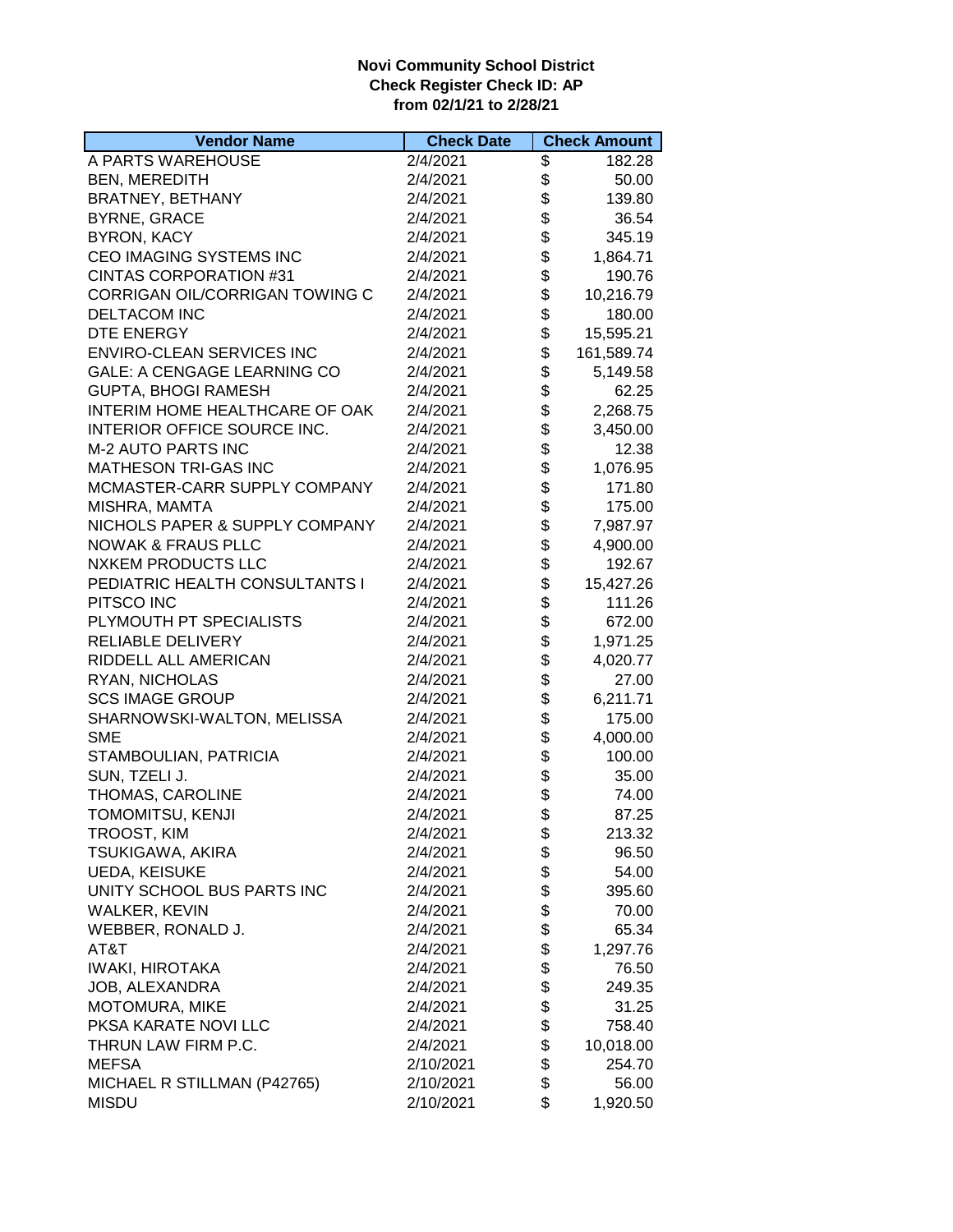## **Novi Community School District Check Register Check ID: AP**

|                                       | <u>from 02/1/21 to 2/28/21</u> |             |                     |
|---------------------------------------|--------------------------------|-------------|---------------------|
| <b>Vendor Name</b>                    | <b>Check Date</b>              |             | <b>Check Amount</b> |
| PIONEER CREDIT RECOVERY INC.          | 2/10/2021                      | \$          | 28.72               |
| UNITED STATES TREASURY                | 2/10/2021                      | \$          | 62.00               |
| AETNA BEHAVIORAL HEALTH LLC           | 2/11/2021                      | \$          | 1,791.00            |
| ANGUS, STEVE                          | 2/11/2021                      | \$          | 3,852.72            |
| ASCENSION MICHIGAN AT WORK            | 2/11/2021                      | \$          | 62.00               |
| BRADLEY, JAKIYAH                      | 2/11/2021                      | \$          | 250.00              |
| CHECK, MARY ANNE                      | 2/11/2021                      | \$          | 25.00               |
| CHINNASWAMY, SRIDHARAN                | 2/11/2021                      | \$          | 75.00               |
| <b>CINTAS CORPORATION #31</b>         | 2/11/2021                      | \$          | 95.38               |
| <b>CONSUMERS ENERGY</b>               | 2/11/2021                      | \$          | 16,789.80           |
| CORRIGAN OIL/CORRIGAN TOWING C        | 2/11/2021                      | \$          | 8,755.53            |
| DIDIO, JAMES                          | 2/11/2021                      | \$          | 141.50              |
| DIGITAL AGE TECHNOLOGIES INC          | 2/11/2021                      | \$          | 170.00              |
| <b>DIGITAL SIGNUP</b>                 | 2/11/2021                      | \$          | 508.60              |
| <b>EVER KOLD REFRIGERATION</b>        | 2/11/2021                      | \$          | 3,873.00            |
| <b>GRUNDSTROM, JENNA</b>              | 2/11/2021                      | \$          | 53.98               |
| <b>HOBART SERVICE</b>                 |                                | \$          |                     |
|                                       | 2/11/2021                      |             | 429.52              |
| HUNTINGTON NATIONAL BANK              | 2/11/2021                      | \$          | 1,300.00            |
| <b>INACOMP TECHNICAL SERVICES GRO</b> | 2/11/2021                      | \$<br>\$    | 35.00               |
| <b>INAGAKI, KOICHI</b>                | 2/11/2021                      |             | 93.75               |
| <b>INTERIOR ENVIRONMENTS LLC</b>      | 2/11/2021                      | \$          | 21,165.96           |
| JARJIS, LUMA                          | 2/11/2021                      | \$          | 100.00              |
| JODOIN, DEBRA                         | 2/11/2021                      | \$          | 735.00              |
| JOHNSON CONTROLS FIRE PROTECTI        | 2/11/2021                      | \$          | 1,140.00            |
| KILGORE, AMY                          | 2/11/2021                      | \$          | 769.07              |
| LAPINSKI, AIKO                        | 2/11/2021                      | \$          | 75.00               |
| LIFE INSURANCE COMPANY OF NORT        | 2/11/2021                      | \$          | 24,224.26           |
| LOWERY, TAMMIE                        | 2/11/2021                      | \$          | 175.00              |
| M-2 AUTO PARTS INC                    | 2/11/2021                      | \$          | 16.65               |
| MCDOUGALL, BARBARA                    | 2/11/2021                      | \$          | 58.97               |
| <b>MCMORRIS, ALSINA</b>               | 2/11/2021                      | \$<br>\$    | 360.00              |
| NICHOLS PAPER & SUPPLY COMPANY        | 2/11/2021                      |             | 6,110.31            |
| OAKLAND UNIVERSITY                    | 2/11/2021                      | \$          | 684.50              |
| PAPER EXPRESS INC                     | 2/11/2021                      | $\ddot{\$}$ | 1,024.00            |
| PEARSON                               | 2/11/2021                      | \$          | 171.33              |
| PRESIDIO NETWORKED SOLUTIONS L        | 2/11/2021                      | \$          | 820,692.50          |
| QUITIQUIT, PAM                        | 2/11/2021                      | \$          | 70.74               |
| SAFEWAY SHREDDING LLC                 | 2/11/2021                      | \$          | 60.00               |
| <b>SECURITY DESIGNS</b>               | 2/11/2021                      | \$          | 970.00              |
| <b>SET SEG</b>                        | 2/11/2021                      | \$          | 11,649.00           |
| SRIRAM, ADITYA                        | 2/11/2021                      | \$          | 87.50               |
| <b>STATE OF MICHIGAN</b>              | 2/11/2021                      | \$          | 500.00              |
| TURNITIN, LLC                         | 2/11/2021                      | \$          | 13,011.25           |
| WEB BENEFITS DESIGN CORPORATIO        | 2/11/2021                      | \$          | 3,642.00            |
| ZONAR SYSTEMS INC                     | 2/11/2021                      | \$          | 1,405.24            |
| AT&T                                  | 2/18/2021                      | \$          | 4,950.89            |
| <b>AT&amp;T MOBILITY</b>              | 2/18/2021                      | \$          | 1,144.60            |
| <b>BROADCAST MUSIC INC (BMI)</b>      | 2/18/2021                      | \$          | 373.00              |
| CARTER, NICOLE                        | 2/18/2021                      | \$          | 172.09              |
| <b>CONSUMERS ENERGY</b>               | 2/18/2021                      | \$          | 4,743.73            |
|                                       |                                | \$          |                     |
| DAKTRONICS INC                        | 2/18/2021                      |             | 74,167.14           |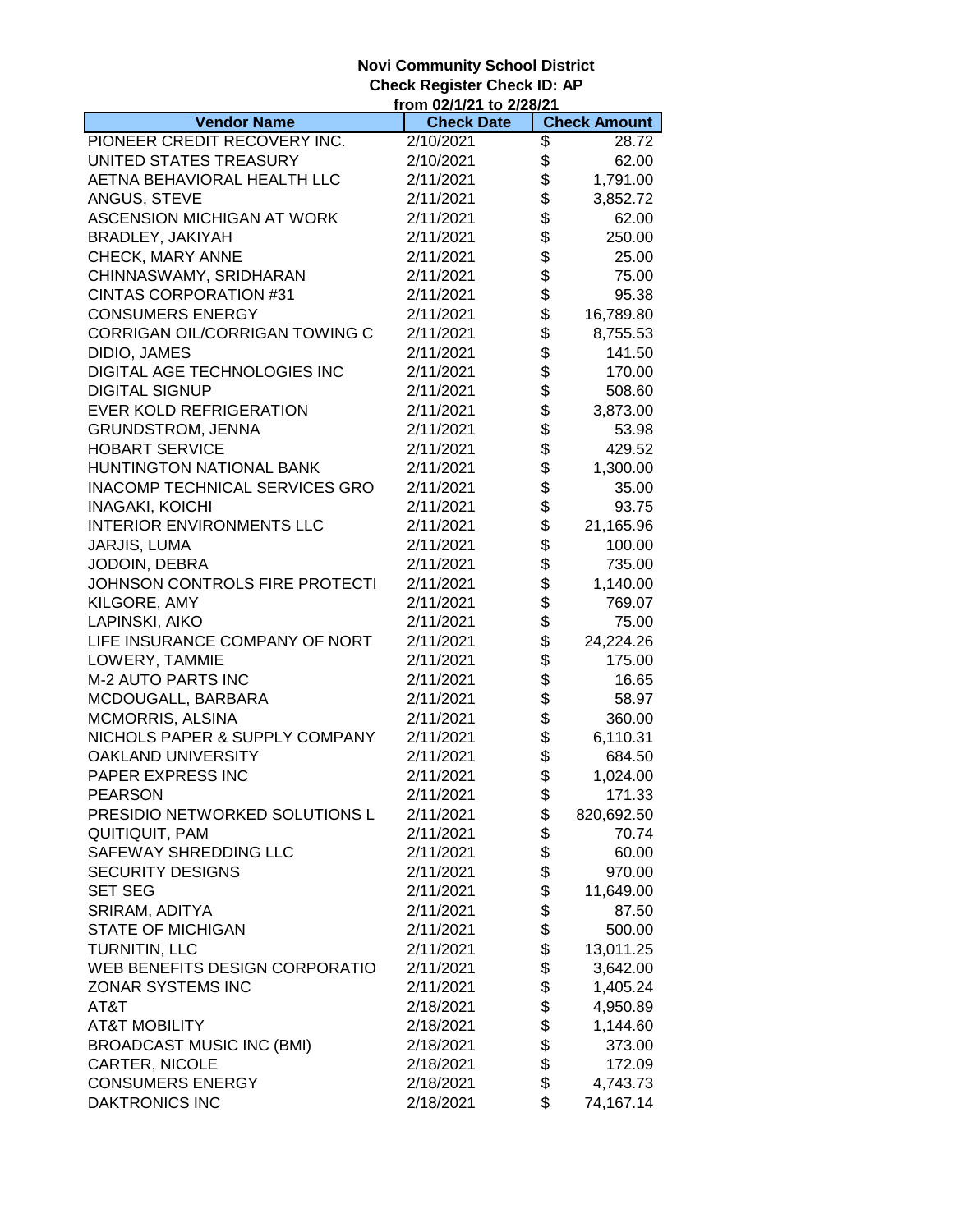## **Novi Community School District Check Register Check ID: AP**

|                                           | from 02/1/21 to 2/28/21 |          |                     |
|-------------------------------------------|-------------------------|----------|---------------------|
| <b>Vendor Name</b>                        | <b>Check Date</b>       |          | <b>Check Amount</b> |
| DATA MANAGEMENT INC.                      | 2/18/2021               | \$       | 337.50              |
| DIRECT ENERGY BUSINESS INC                | 2/18/2021               | \$       | 47,502.77           |
| DTE ENERGY                                | 2/18/2021               | \$       | 7,244.60            |
| <b>ECA SCIENCE KIT SERVICES</b>           | 2/18/2021               | \$       | 5,217.86            |
| <b>EVER KOLD REFRIGERATION</b>            | 2/18/2021               | \$       | 1,011.00            |
| HORIZON ENGINEERING ASSOCIATES            | 2/18/2021               | \$       | 2,042.76            |
| HP INC                                    | 2/18/2021               | \$       | 711.47              |
| INOUE, TAKASHI                            | 2/18/2021               | \$       | 30.50               |
| JOHNSON CONTROLS FIRE PROTECTI            | 2/18/2021               | \$       | 1,335.37            |
| <b>KAJEET INC</b>                         | 2/18/2021               | \$       | 15,983.77           |
| <b>KOENIG, DANIELLE</b>                   | 2/18/2021               | \$       | 55.49               |
| <b>KONE INC</b>                           | 2/18/2021               | \$       | 521.83              |
| MCDONALD, CARRI                           | 2/18/2021               | \$       | 250.00              |
| <b>MICHIGAN DECA</b>                      | 2/18/2021               | \$       | 7,250.00            |
| MICHIGAN HIGH SCHOOL SNOWBOARD            | 2/18/2021               | \$       | 600.00              |
| MICHIGAN INTERSCHOLASTIC FOREN            | 2/18/2021               | \$       | 150.00              |
| MICHIGAN SCHOOL BUSINESS OFFIC            | 2/18/2021               |          | 340.00              |
| MOSS, DARCIE                              | 2/18/2021               | \$<br>\$ | 100.82              |
| NAGLE PAVING COMPANY                      | 2/18/2021               | \$       | 151,919.55          |
| PFM FINANCIAL ADVISORS LLC                | 2/18/2021               | \$       | 1,000.00            |
| PITSCO INC                                | 2/18/2021               | \$       | 44.85               |
| PLANTE & MORAN PLLC                       | 2/18/2021               | \$       | 8,875.00            |
| ROBERT BOSCH TOOL CORPORATION             | 2/18/2021               | \$       | 41,118.45           |
| RODRIGUEZ, KARA                           | 2/18/2021               | \$       | 49.00               |
| <b>SAXTON, ROBERT</b>                     | 2/18/2021               | \$       | 55.99               |
| <b>SCAVO, LAWRENCE</b>                    | 2/18/2021               | \$       | 1,005.69            |
| STASHONSKY, HANA                          | 2/18/2021               | \$       | 99.00               |
| <b>TRAFFIC &amp; SAFETY CONTROL SYSTE</b> | 2/18/2021               | \$       | 1,117.50            |
| <b>WESTRA, LINDSEY</b>                    | 2/18/2021               | \$       | 43.93               |
| WISE ONE INSPECTION SERVICES              | 2/18/2021               | \$       | 350.00              |
| YAJIMA, NAOKI                             | 2/18/2021               | \$       | 30.50               |
| ADN ADMINISTRATORS INC                    | 2/25/2021               | \$       | 3,798.50            |
| <b>ALLIED INC</b>                         | 2/25/2021               | \$       |                     |
|                                           |                         | \$       | 358.00              |
| ARO, CHARLES                              | 2/25/2021               | \$       | 1,350.00            |
| ASAI, MINAKO                              | 2/25/2021               |          | 202.50              |
| AT&T                                      | 2/25/2021               | \$       | 983.65              |
| AT&T                                      | 2/25/2021               | \$       | 639.92              |
| <b>CINTAS CORPORATION #31</b>             | 2/25/2021               | \$       | 286.14              |
| <b>CONTEMPORARY INDUSTRIES INC</b>        | 2/25/2021               | \$       | 1,918.10            |
| CORRIGAN OIL/CORRIGAN TOWING C            | 2/25/2021               | \$       | 437.03              |
| <b>CUMMINS BRIDGEWAY LLC</b>              | 2/25/2021               | \$       | 460.36              |
| DETROIT METRO SKATE COUNCIL               | 2/25/2021               | \$       | 253.00              |
| ENGEL, JENNA                              | 2/25/2021               | \$       | 100.00              |
| <b>GORNY, KIMBERLY</b>                    | 2/25/2021               | \$       | 30.21               |
| HANNA, SAMER                              | 2/25/2021               | \$       | 75.00               |
| INTERIM HOME HEALTHCARE OF OAK            | 2/25/2021               | \$       | 3,176.25            |
| INTERNATIONAL BACCALAUREATE OR            | 2/25/2021               | \$       | 9,439.00            |
| JACKSON TRUCK SERVICE INC                 | 2/25/2021               | \$       | 943.16              |
| <b>JILG, REBECCA</b>                      | 2/25/2021               | \$       | 100.00              |
| JOHNSON CONTROLS FIRE PROTECTI            | 2/25/2021               | \$       | 8,265.52            |
| KAWAZU, KOJI                              | 2/25/2021               | \$       | 117.00              |